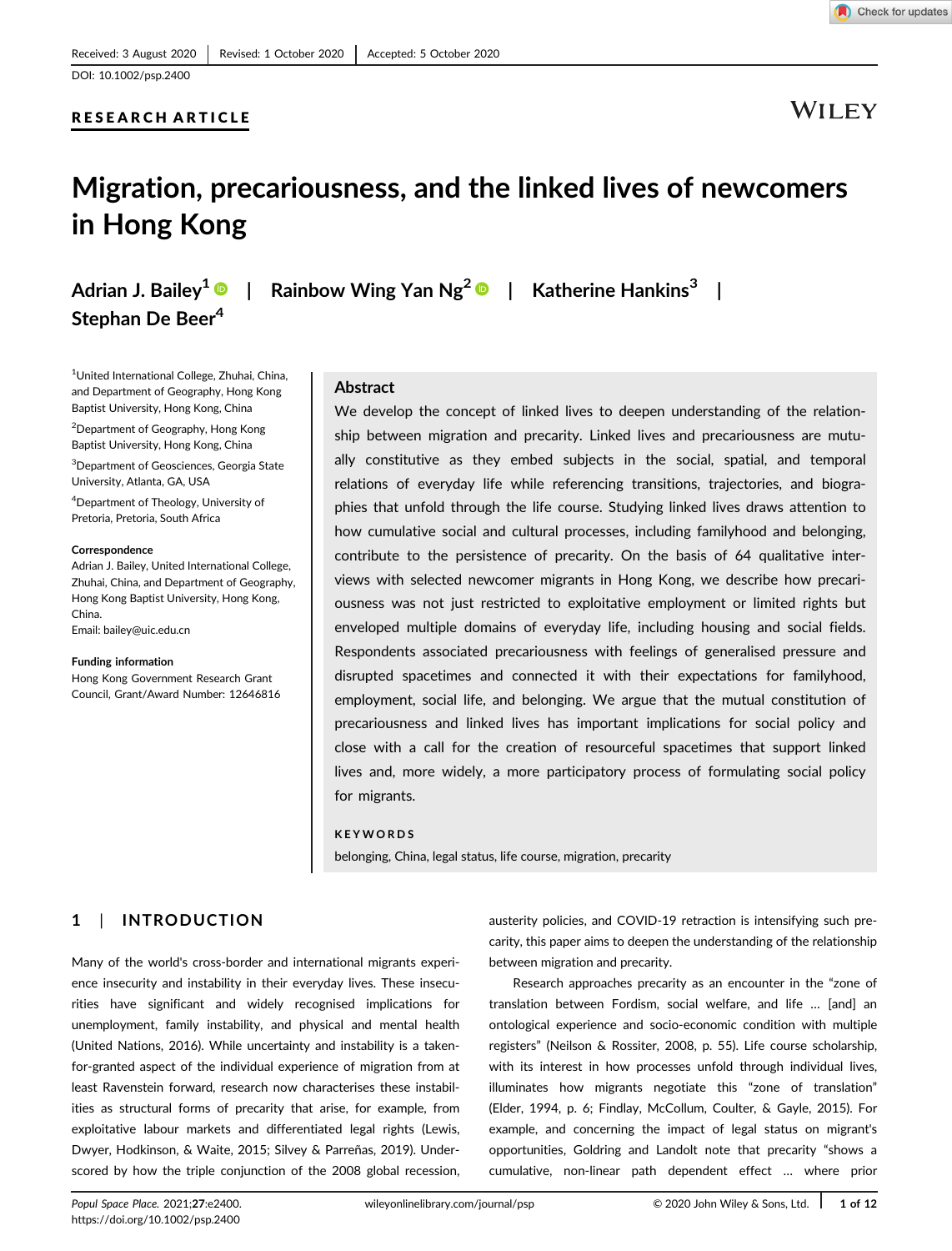## 2 of 12 BAILEY ET AL.

locations have the potential to exert long-term effects, [and] transitions may continue to occur indefinitely over the life-course" (2011, p. 326). Life course further examines the intersection of structural processes, institutions, and agency identified in accounts of precariousness (Butler, 2004). Our specific argument is that linked lives disrupt social, spatial, and temporal relations and change subjectivity and meaning in ways that respond to and influence precaritisation (Coulter, Ham, & Findlay, 2016).

Our paper builds on scholarship on the diverse experiences of precarity among migrants and extends life course theory (Näsström & Kalm, 2015; Zeiderman, Kaker, Silver, & Wood, 2015). We go beyond seeing precarity as "inflected" in life worlds or classified according to domain and examine the cumulative ways in which precariousness unfolds through the intersections of linked lives (Chacko & Price, 2020, p. 8; Standing, 2011; Waite, 2009). As Paret and Gleeson (2016) note, "rather than examine inequality to better understand the migrant experience, we examine the migrant experience to better understand precarity" (p. 278). Moreover, as precariousness produces subjectivity and non-linear and unstable meanings of space and time that are accumulated through biography (Hörschelmann, 2011), and as these biographies guide everyday life, we regard linked lives and precariousness as mutually constituting. As such, we extend accounts of life course as a structuring aspect of social life (Mulder & Hooimeijer, 1999).

The conceptual underpinning of our argument also carries impact for how social policy addresses migration. While research shows that precaritisation among migrants has been intensified by the neoliberal context of restrictive and even punitive social policy, we further explore how social policy connects with precaritisation through life course trajectories (Eleveld, 2012; Gibney, 2009). We use this understanding to outline how social policy can mediate the precarity-linked experiences of migrants' daily social, spatial, and temporal relations by giving institutional support to the co-production of resourceful spacetimes (Cirolia, Gorgens, van Donk, Smit, & Drimie, 2016).

The paper explores the relationship between migration and precarity using empirical evidence from the exceptional case of migrants arriving in the Chinese SAR of Hong Kong. Experiences of precarity among particular migrant groups in the city are tied to the continuing delivery of a neoliberal and liberal welfarist model in employment, housing, and residence rights (Grange, 2010). The provision of social policy support to migrants is restricted and strictly determined by migrant legal status. For example, recently arrived migrants are ineligible for public housing, whereas those seeking asylum are forbidden to work (Jordan, DeVerteuil, Kandt, Manley, & Wu, 2017; Law & Lee, 2006). Given the salience of legal status, we focus on the experiences of precariousness among five groups of migrants with restricted access to opportunity: asylum seekers, domestic workers, tied migrants, one-way and two-way permit migrants from mainland China, and overstayers. Moreover, as our framework draws attention to how precariousness is connected with linked lives, we focus on the daily lives of migrants as they first move to Hong Kong and negotiate the deand re-linking of their lives, that is, "newcomer" migrants (Kobayashi & Deng, 2019).

### 2 | PRECARIOUSNESS AND LINKED LIVES

Scholarship that describes "migrant precarity" has emphasised socioeconomic and ontological aspects of instability, lack of protection, insecurity, and vulnerability (Rodgers & Rodgers, 1989, p. 5). Migrants encounter precarity in exploitative and unequally structured labour, housing, and loan markets (Anderson, 2010; Wilson, Beck, & Bailey, 2009). Research increasingly demonstrates that experiences and meanings of precarity are diverse, including "unfree life" (Harker, 2012), productive ambiguity (Simone, 2011), and possibility (Hardgrove, Rootham, & McDowell, 2015). Some critical approaches to theorising such diversity analyse everyday life to offer a balanced account of structure and agency (Butler, 2012; Ettlinger, 2007; Munoz, 2018). For migrants, state exclusions and regulations, many socio-legal in nature, direct the conduct of everyday life (Bhabha, 2002; De Genova, 2004). Elsewhere, everyday life and "daily performance" have been described as a means of "locating within precarity the seeds of alternative futures" (Amich, 2014, p. 140).

We develop this critical scholarship by considering how experiences of precarity in everyday life index spatial and temporal meanings (Strauss, 2018; Vasudevan, 2015). Bailey, Drbohlav, and Salukvadze, 2018 show how the gendered migration of Georgians was regulated by pastoral power acting through spatialised norms of care and transnational familyhood and originating from state and nonstate institutions, including the European Union suprastate and the Georgian Orthodox Church. Studies also show how migrants purposefully manipulate the spatial meanings in everyday life to mitigate precariousness. De Moor (2016) describes how newly resident squatters control the access to, and the practices of, their squats in order to create spatial meanings that re-work the legal precariousness of their squatting. Harney (2013) notes that while developments in information and communication technology expose migrants to new forms of surveillance and uncertainty, they can also be used to bring greater virtual connectivity and thereby reduce isolation in work places.

However, while flagging spatial and temporal meanings, these accounts do not theorise how precariousness is reproduced or why it may persist (a recent exception is Silvey & Parreñas, 2019). This gap is noteworthy concerning migration given empirical evidence pointing to the longer-term impacts of precariousness. Goldring and Landolt (2011) report that immigrants to Toronto who entered Canada with precarious legal status were more likely to experience precarious work than those who entered with secure legal status, even as their legal status became more secure. Wright (2016) describes how cycles of poverty and inequality that flow across the life span are associated with intergenerational transfers of material and non-material resources. More widely, cumulative causation, embeddedness, and path dependence have been associated with migration and the organisation of migrant communities (Massey, 1986; Tsuda, 1999).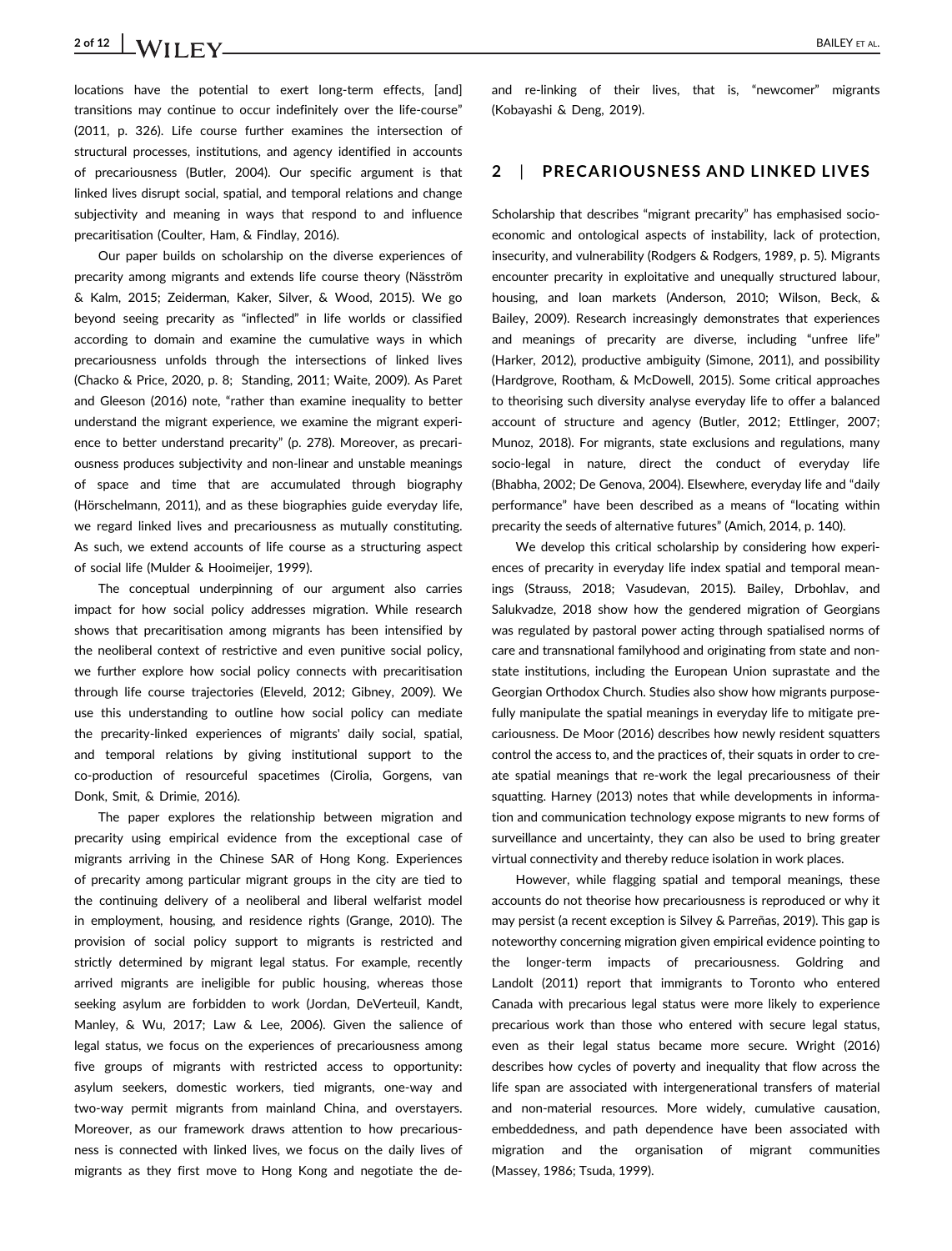We turn to life course to theorise the diverse experiences of precarities and how these are reproduced (O'Rand, 2009). To do this, we further develop the concept of linked lives, understood as the purposeful and regulated intersection of life course trajectories, transitions, events, and biographies in everyday life (Elder, 1994; Elder, Johnson, & Crosnoe, 2003; George, 1996; Jarvis, 2005; Mortimer & Shanahan, 2007). Our specific argument is that the linking of lives produces subjectivity in relation to the simultaneous embedding of the human life in interdependent social, spatial, and temporal relations (after Coulter et al., 2016; Dolan, 2010; Settersten, 2015). Precariousness arises from the intersection of life course trajectories, transitions, events, and biographies in two ways. First, it indexes disruptions in the social, spatial, and temporal relations that underpin embeddedness of self in society and subjectivity. Second, as precariousness is encountered and experienced in daily life, and is thereby woven into spatial and temporal meanings that structure biography, it may cumulatively shape subsequent events, transitions, and trajectories (Jarvis, 1999). We posit a mutually constitutive relationship between precariousness and the linking of lives (see also Coulter et al., 2016, p. 356).

This enlarged concept of linked lives avoids privileging the "event" of migration in accounting for migrant precarity. It draws attention to trajectories (i.e., projects and careers) that unfold over the life span, such as familyhood, work, and belonging, and transitions that involve ordered and organised changes to norms and identities and include arriving and living in a new place of residence (Bailey, 2009). It attends to how precarity flows through the intersection of biographies (defined as narrations of the subjective and social meanings of events) with transitions and trajectories to produce memory, aspiration, consequence, and meaning and, as such, to give integrity and purpose to life course.

We assess the linked lives concept by deriving and empirically testing three research propositions. First, precariousness is encountered in multiple domains of everyday life and experienced affectively (Neilson & Rossiter, 2008: pp. 64–65; Shubin, 2015). Here, we understand everyday life is the locus of "webs of action spaces," where social, spatial, and temporal relations that underpin subjectivity are invoked and directed (Andrucki & Dahlstein, 2014: p. 210; Collins, 2018; Jarvis, 2005). Among migrants, precariousness unfolds across multiple socio-economic domains and webs of exploitation and insecurity (Roy, 2015) that include employment, finance, socio-legality, and housing, and ontologically, such as the unknowability of waiting times for legal status upgrading or confirmation (Chacko & Price, 2020; Piper & Lee, 2016). Affective indices of precariousness include feelings of isolation (Kennett & Mizuuchi, 2010), tenuousness (Cruz-Del Rosario & Rigg, 2019), and drift (Ferrell, 2012; Mas Giralt & Bailey, 2010).

Second, precariousness emerges as the social, spatial, and temporal relations that are encountered and experienced as part of the unfolding of linked lives in everyday life are different from those expected. That is, through biography, migrants build a purposeful set of expectations about the social, spatial, and temporal characteristics of intersections between life course transitions and trajectories in everyday life (Elder, 1994: p. 6). These expectations include aspirations, calibrated on the basis of past experience and imagination, and social norms, regulated through governmentality and cultural practices (Sigona, 2012, p. 62). As everyday life experiences fall short of expectations, the integrity of biography and life course for generating expectations and meanings is undermined, infusing subjectivity with insecurity and precariousness. For example, the actual lived spatial arrangements of families during transition to a new place may not meet aspirations of togetherness and norms of copresence that are part of a migrant's familyhood trajectory (Bryceson & Vuorela, 2002). The speed and sequence of intersections between residential transition and employment trajectories may not meet gendered norms for dependent and tied migrants (McCollum, 1990).

Third, precariousness is reproduced through trajectories of belonging. Individuals make sense of emerging subjectivity, including experiences of precariousness, as their unfolding biographies convey "ruptures and discontinuities, rather than assumed predictability" (Hörschelmann, 2011, pp. 378–379). Such biographical discontinuities will affect how the spatial and temporal relations of trajectories of home and belonging are experienced and felt as precariousness (Anthias, 2002; Zontini, 2015). Indeed, research suggests that belonging intersects with other life course trajectories to diversify the pathways through which precariousness is reproduced. Buhler (2014, p. 1) argues that by "smiling" and exerting agency through creating home migrants both improve their lives and gain a "sense of stability." Tsuda describes how Brazilian migrants negotiate restrictive Japanese immigration regulations by embracing biographies of return ideology that shape a paradoxical trajectory of permanent belonging through successive temporary spells of residence in Japan (1999, p. 711). However, research also suggests that governmentalities of deportability and permanent temporariness increase precariousness as expected spatial and temporal meanings are disrupted by not meeting norms of remitting and co-presence (Bailey, Wright, Mountz, & Miyares, 2002; De Genova, 2004).

### 3 | METHOD

Our data were collected as part of a cross-national comparison of the experiences of migrants in Hong Kong, Atlanta, and Tshwane (see Bailey, De Beer, & Hankins, 2018; Bailey, Drbohlav, & Salukvadze, 2018). Newcomer migrants represent an exceptional case of the diversity of experiences of precariousness connected with migration. The city is among the highest levels of income equality globally, and while employment rates are high for the general population, unemployment, underemployment, and insecure employment have been described among groups of migrants (Ou & Pong, 2013; Siu, 2008). Similarly, low-income groups are unable to afford housing, and many have to live in overcrowded and deteriorating subdivided units (so-called "cage homes") where they face exploitation from landlords (Society for Community Organization [SoCO], 2013). Discrimination against particular groups, including those from mainland China, persists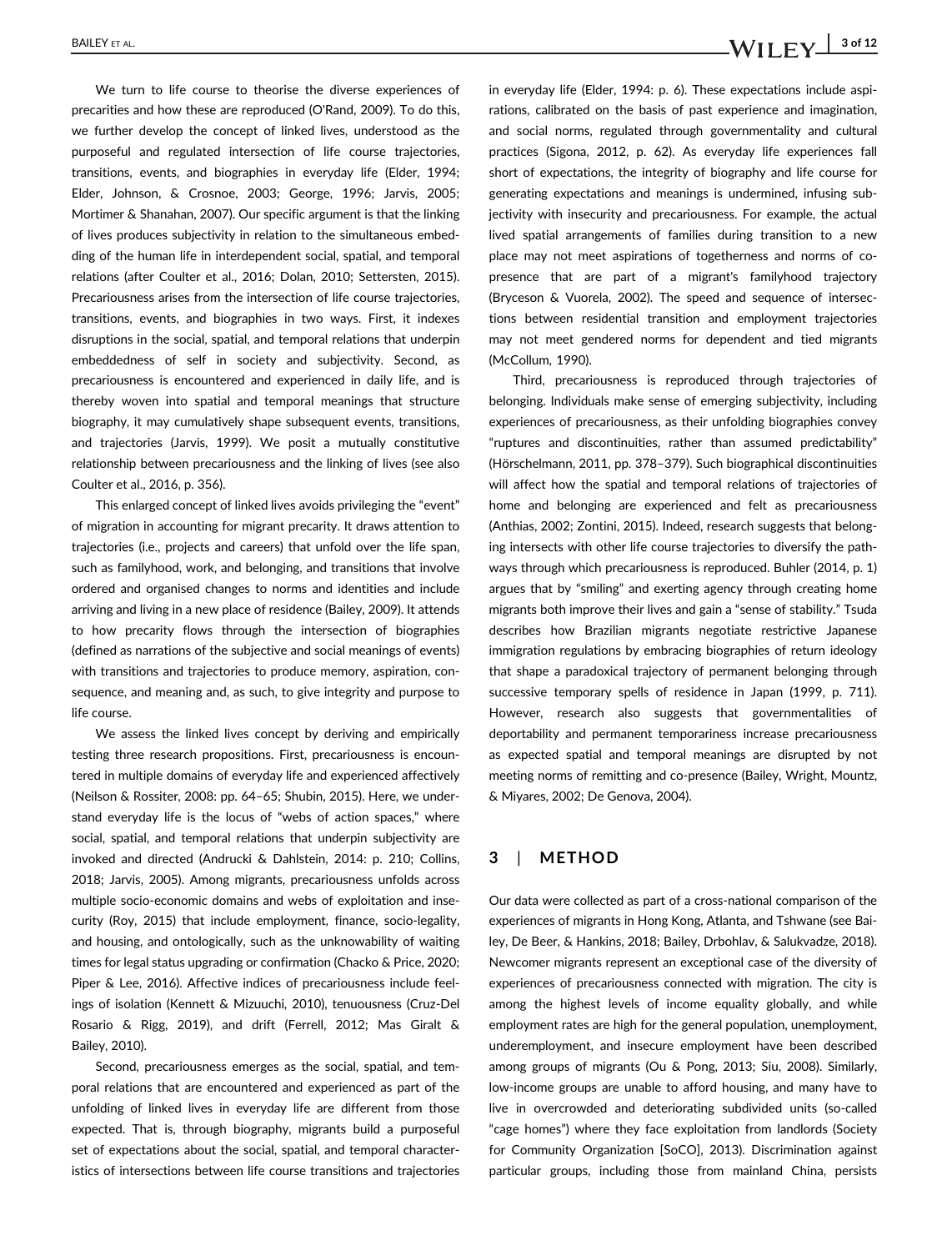## 4 of 12 | **WILEY** ET AL.

(Law & Lee, 2006; SoCO, 2004). During our research between July 2016 and July 2019, the long-running anxiety about the changing relationship between Hong Kong and mainland China intensified and deepened insecurities, including about the "Hong Kong way of life" (Ren, 2010). Moreover, the restrictive liberal welfare model that ties provision to legal status means that many migrants to the city receive little support. Migrants who are not permanent residents (the vast majority) are ineligible for unemployment benefits or access to public housing (SoCO, 2017). The provision of non-governmental support is geographically concentrated and, with the reality of low wages, high housing costs and long working hours, largely inaccessible (Jordan et al., 2017).

That legal status has been shown to influence precariousness led us to focus on five status-defined groups. Asylum seekers are forbidden to work, and the modest stipend they are provided for rent does not cover costs (Stepkova, 2018). Domestic workers have no access to permanent residence and are contractually obliged to live in their employer's abode (Ladegaard, 2016). Dependent status migrants can remain and work in Hong Kong but only as long as their spouse remains. Many low-skilled migrants from mainland China hold oneway or two-way permit visas, which restrict their mobility and entitlements (Gibney, 2009; Sussman, 2010). We also recruited overstayers, a group subject to instant deportation if detected by the police for breaking their terms of entry: Among their ranks were low income and domestic workers whose contract had expired or been terminated. Our study did not consider those entering Hong Kong under the following schemes: the Quality Migrant Admission Scheme (QMAS), the Admission Scheme for Mainland Talents and Professionals (ASMTP), the Capital Investment Entrant Scheme (CIES), and as General Economic Migrants.

We interviewed a diverse range of respondents from these groups who had just arrived in the city. Newly arriving is associated with de-linking and re-linking lives. Newcomer migrants have been found to be exploited because they are prepared to work harder and longer for less, in turn, due to constrained choices and competition from other low-waged workers (Lewis et al., 2015, p. 583). We defined newcomer migrants as those over the age of 18 who had been living in the city for 12 or fewer months at the time of our (initial) interview.

To locate suitable respondents, we worked closely with a fiveperson steering group. The group's voluntary members included those with knowledge of Hong Kong's migrant communities and social policy. They recommended we focused recruitment on two districts To Kwa Wan and Yuen Long with the different groups of arriving migrants. To Kwa Wan is an inner city location with employment in light industry and hospitality and levels of deprivation near the Hong Kong average. Yuen Long is an established market town located five miles from the mainland border in the northwest of the New Territories and has the second highest level of deprivation among Hong Kong's Districts (Census and Statistics Department [CSD], 2017). Respondents were recruited through personal contacts with a non-governmental organisation that supports urban redevelopment projects, through contacts with school-based social workers

who specialise in supporting families of newcomers, by using church and business-based networks suggested by the steering group and by the snowball method.

Our long interviews had questions on major topics of everyday life including socio-economic, educational, and family background, health status, and geographic profile; housing and living arrangements; work and financial arrangements; family and social networks; area and community characteristics; and sense of belonging. We probed for respondent views, experiences, and feelings on these topics and, more widely, on their values and short- and medium-term aspirations. We did not explicitly ask questions about precarity, but we did ask openended questions about the best and worst aspects of everyday life and followed up these answers with more detailed questions. Many interviews were conducted in the lunch hour when migrants finished bringing children to school or before their grocery shopping and in the evening after work. The interviews were conducted in Putonghua, Cantonese or English. Interviews lasted between 30 and 60 min. We supplemented these interviews with field notes and made use of secondary data sources, specialised government surveys, and media reports on relevant issues.

We completed 64 interviews and anonymised the responses. Pseudonyms were assigned by different members of the research team to protect respondent anonymity while maintaining some association with the circumstance of the interview. Some pseudonyms were based on those commonly adopted English names that prevailed among particular groups. Our analysis followed the grounded theory method by interpreting narratives iteratively in light of relevant scholarship. We read a small number of transcripts to identify broad themes related to our objective. Key themes (e.g., the cramped living conditions) were written in the margins of the transcripts, and phrases associated with these themes (e.g., pressure) were underlined in different colours. We then explored a larger number of transcripts to refine the themes and examine the resonance of the themes/categories with prior literature. More interviews were conducted to address gaps and processes of interest. In this study, we added interviews with recently arrived mainland-born migrants to better understand the theme of family-linked pressures that had emerged from initial interviews. When significant changes to the coding occurred, the earlier underlined and coded interviews were re-read in light of new themes. We shared these findings with the steering group and took their views about the wider geographic, historic, and cultural context into account in analysing and presenting the final results.

## 4 | ENCOUNTERS AND EXPERIENCES OF PRECARIOUSNESS IN DAILY LIFE

Our respondents spoke of insecurity and instability in multiple domains of their daily life, notably housing, work, socio-legality, and social life. Affective dimensions of precariousness arose through social relations (e.g., isolation and lacking friends), spatial relations (e.g., feeling caged), and temporal relations (e.g., lacking permanent employment or residence).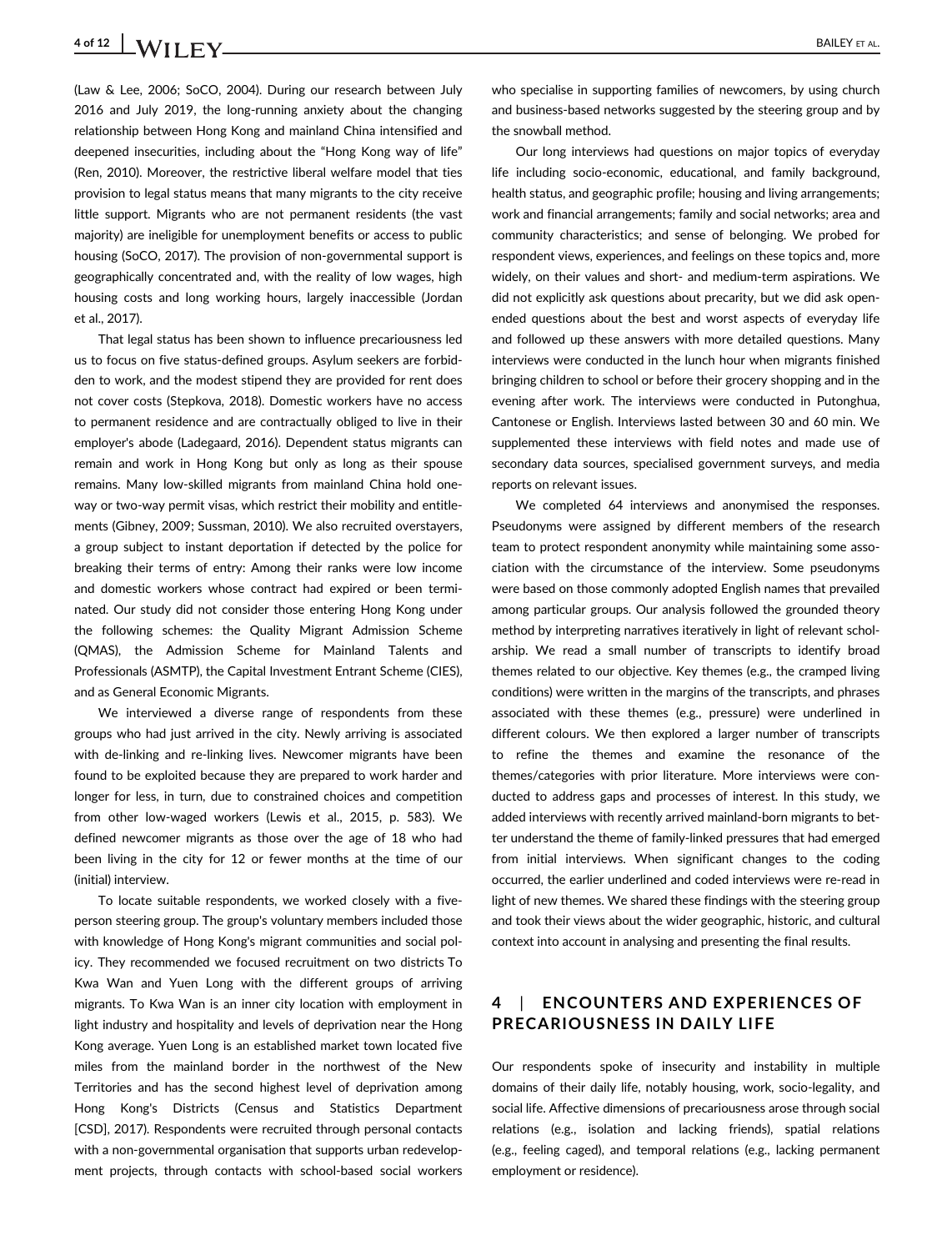All our respondents encountered insecurities in their housing arrangements. Faced with limited access and limited means, many respondents rented small units in the private sector. All respondents lived in shared arrangements. The size of living spaces ranged from a maximum of 700 ft<sup>2</sup> (shared by two people) to a minimum of 60 ft<sup>2</sup> (a subdivided flat shared by three). Ben, an asylum seeker from Viet Nam, stayed with his wife Lara and young daughter in a subdivided room in one of the city's privately-owned Tong Lau tenements. Their room was near the top of the building that had been constructed in the 1950s, and, with no elevator, reaching it meant they had to walk up an unlit stairway strewn with discarded bikes, household rubbish, and anti-foreigner slogans. The room had no windows, poor ventilation, lacked regular management oversight or maintenance, and featured illegal plumbing and fittings, including a separate metre that enabled the landlord to levy his own extra charge for water and electricity.

Less than one half of our respondents were in paid employment, in line with our expectation, and significantly below the official unemployment rate, which ranged between 2.8% and 3.1% during the period of fieldwork. Of those being paid, one-third had no formal employment contract. For example, Asif had arrived a few months before on a tourist visa from Pakistan and worked informally and irregularly in construction. Polly, whose mainland-born husband also worked in construction, said their "income is not stable; sometimes my husband earns more and sometimes less. For example, if it rains, he has no work" (Transcript 2, p. 7). In common with other asylum seekers, Ben told us he had already exhausted his limited savings and was working irregularly in a nearby industrial unit at night to earn cash to feed his family. Lacking a regular income stream, or any certainty about his future time in Hong Kong, Asif had taken on loans from two members of the local Pakistani community.

A number of newcomers, especially overstayers and asylum seekers, felt very insecure about their legal status. The lack of a work visa forced Asif to rotate between Hong Kong and Pakistan every 3 months, re-enter the city as a tourist, and work informally. Married to Ben and also an asylum seeker from Viet Nam, Lara recounted the most difficult thing about life in Hong Kong was not knowing how long she could stay. The asylum seekers we spoke with were aware that there is no provision for employment for their status but had no choice but to seek gainful employment in order to survive. Some felt a fear of deportation, such as Nia, an asylum seeker living in Yuen Long, who told us that the fear of being stopped by the police meant she seldom went outside her flat, except to go to work. One-way permit holders from mainland China felt disconnected from the city and "like refugees" because, as Polly said, "we do not have the right to apply for public housing" (Transcript 2, p. 9). Respondents reported that uneven enforcement of de jure provisions left them open to exploitation. On paper, domestic workers are issued a standard employment contract outlining hours, holidays, minimum wage, and health provisions. However, on the ground, these de jure legal protections often meant little. Betty had recently entered the city from Bangladesh, having worked previously as a maid in the Middle East, and was told by her boss to "self-insure" for medical costs.

Social life in the wider community carried instability and uncertainty, with reports of discrimination, being been beaten up and suffering xenophobia in the months since arriving in Hong Kong. We heard examples of racialised and linguistic prejudice. With mixed Indonesian Malaysian heritage and what she described as "an Asian face" (Transcript 57, p. 7), Lillian said her not reading or speaking Chinese created, in her mind, invisible prejudice when she shopped at the wet market. Taiwanese-born Carman worked at a café in Yuen Long where she said many of her regular customers "had really bad attitudes" (Transcript 60, p. 7) to her because they assumed she was from mainland China: "They said 'can you speak Cantonese?' but I could tell they wanted to put me in disgrace as they know I can't speak Cantonese" (Transcript 60, p. 5). Social life was also characterised by limited social contacts and restricted social fields. For some, the squeeze of spacetime arising from needing to work to pay bills and having little control over when or where to work, coupled with time and cost demands on reaching distant locations, meant opportunities for new social connections were greatly reduced.

While insecurity and instability were identifiable from multiple domains of everyday life, our respondents spoke not of "work precarity" or "housing precarity" per se but of feeling an allencompassing pressure. This was most frequently alluded to using the phrase 壓迫感 (Cantonese pinyin Ngaat Bik Gam, literally, "the pressure"). Richard had recently arrived in Yuen Long from mainland China with a one-way permit entry visa and was working as a manual labourer in a distant warehouse. He lived with his wife, two sons, and his two in-laws in a 210-ft<sup>2</sup> public housing unit, owned by his fatherin-law. He described this as

> a big pressure … because 210 square feet divided by six, the space for each of us is actually very, very little [emphasis tone]. I can really feel the pressure (Ngaat Bik Gam 壓迫感) … Every morning is chaos, you know elderly people wake up so early, my daughter needs to go to kindergarten, and I need to go to work. So, I always need to wait for so long just to use the washroom (Transcript 55, p. 2).

With a long commute, long hours, modest salary, and the daily "chaos" of spacetime pressure, Richard describes a scenario many low-income residents in the city would recognise. The socio-legal constraints he faces as a newcomer migrant mean he lacks options and is forced to stay with his in-laws, even though this exposes him to an additional socio-legal threat, that of eviction. Cruelly, while he faces the strictures of the law, he is unable to benefit from the protections of the law: the de facto amount of living space for each member of Richard's household-around 35  $ft^2$ -falls well below the Housing Authority's de jure guideline of a minimum of 75  $ft^2$  (Hong Kong Housing Authority (HA), 2017).

Richard was not the only respondent to characterise their time in Hong Kong as pressure. Sammi had arrived from mainland China 6 months before and introduced herself as a "newcomer migrant" (Transcript 10, p. 4). She had not found paid employment and told us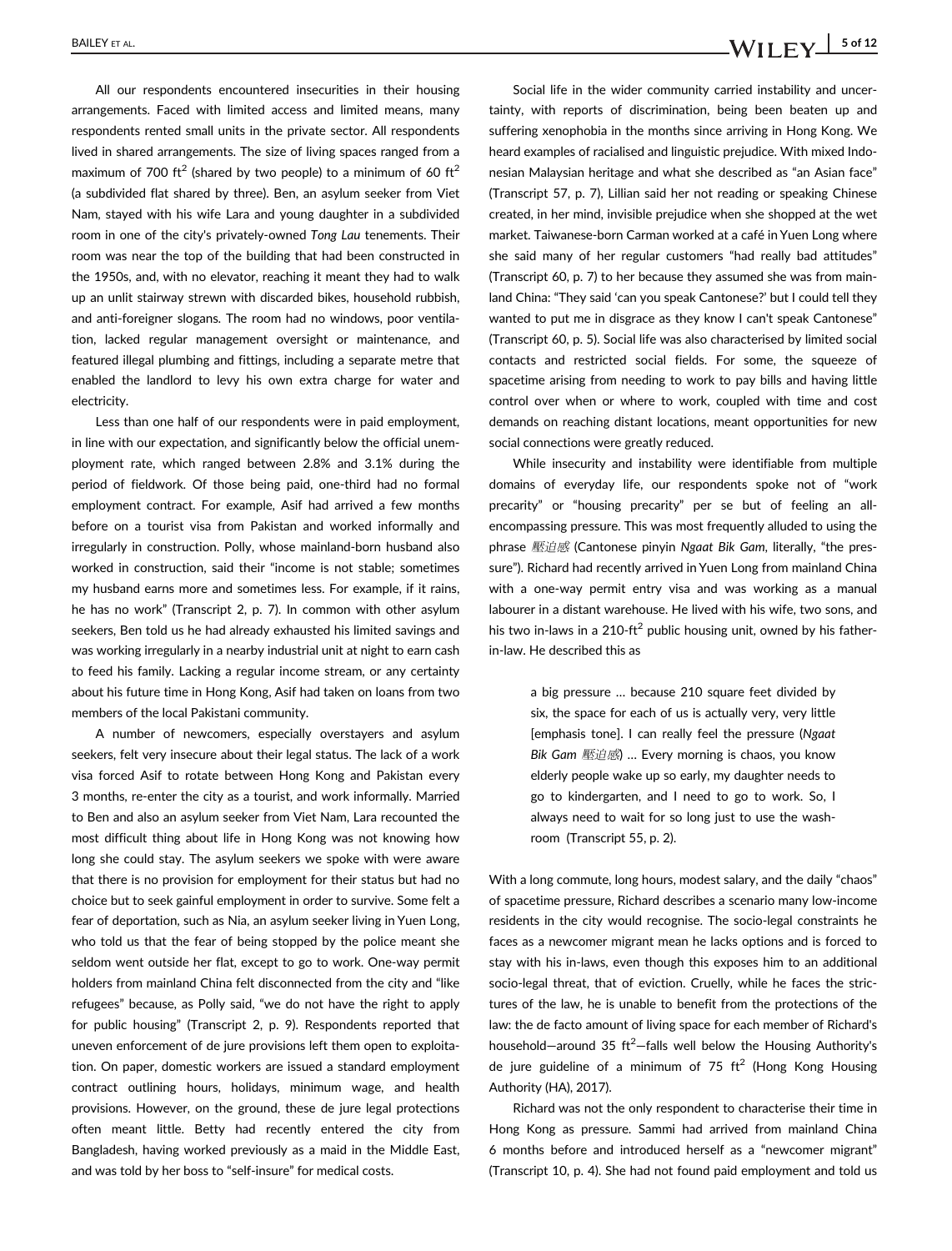## 6 of 12  $\bigcup$   $M/I$   $FV$

"it's hard to adapt to the new living … the most difficult thing is the living pressure in Hong Kong" (Transcript 10, p. 3). The repeated use of the phrase 壓迫感 (pressure) is suggestive because it indexes a common Cantonese register that communicates how the world and its structural forces seem irrevocably aligned against the individual. This term has global provenance because of a You Tube "Bus Uncle" video, which went viral for its depiction of the "pressure" of Hong Kong life. An older bus passenger foully scolds a younger man sitting behind him for, on the surface, patting him on the shoulder and asking him to speak more quietly (Neilson, 2008). During the 10-min tirade, Bus Uncle repeats the phrase "I've pressure, you've pressure, I've got great pressure," as if to acknowledge the structural roots of the pressure that both men share. The resonance between this micro event in the everyday life of Hong Kong and our respondents' experience since arriving in Hong Kong hints at the embeddedness of the pressure.

Further analysis of our transcripts suggests that this feeling of pressure was associated with social, spatial, and temporal relations of everyday life and indexed affectively. Polly said her physical and mental health was worse now than before she arrived in Hong Kong. She also said the restrictive spatial and temporal relations made her feel undignified. She shared the flat with her young son and her husband, but because there was no space for a refrigerator, she had to shop each time the family ate: "We can't even have a cold soft drink, and we have to finish all the food in each meal" (Transcript 2, p. 9). The tight spacetimes of life in the flat also disrupted the coordination of other basic human needs, like intimacy and sleep: "my son sleeps on the lower deck of the bed, while my husband and I sleep at the upper deck … we don't really have privacy" (Transcript 2, p. 3). Because her partner worked late shifts and typically arrived home in the middle of the night, she had poor sleep. Polly felt enclosed and trapped: "In Hong Kong, I feel like I am locked in a cage. Oppositely, in China, I feel that the sky is bigger" (Transcript 2, p. 2). This sense of being trapped in a cage connected with her loss of dignity: "when we take a shower, we cannot even squat in the washroom" (Transcript 2, p. 3).

The restricted and enforced sleeping arrangements of domestic workers also eroded dignity. Domestic workers experience pressure from their reliance on a single employer for wages, accommodation, and continuing stay in Hong Kong (Stepkova, 2018). Pinky had recently arrived from Indonesia and was required to sleep on the floor in the living room at night. She grew upset when she explained this to us and said it denied her privacy. Betty's employer required her to share a single room of less than 100  $\text{ft}^2$  with two other domestic workers and four dogs: "The room is very small and we are living with the dogs [in the room] … The dogs are so dirty and smelly" (Transcript 59, p. 4).

Lillian's disrupted temporal relations resonated with the notion of drifting. She had come to Hong Kong to link her life with her new husband and entered on a dependent visa, which gave her the right to work and an expectation that she could further develop her prior work experience in Australia. However, she was frustrated with her new work and on the effect it would have on the speed of her development and expected career position. She said "I am not really enjoying it because I feel like I am not growing anymore." The

negative characterisation of a lack of "continuing progress" in employment, and loss of forward momentum evokes what Ferrell refers to as "drift" (2012) and further resonates with the experiences of a group of migrant teachers who found that life in Korea "accentuated anxiety" as "many lost their sense of life [biography] as stretching from birth to death, and instead were 'floating' and 'drifting'" (Collins & Shubin, 2015, p. 102).

### 5 | LINKED LIVES AND MULTIPLICIOUS PRECARIOUSNESS

This section describes how precariousness arose as the experiences of social, spatial, and temporal relations of our respondent's linked lives ran counter to expectations for the transition to living in Hong Kong. Familyhood trajectories contained aspirations and social norms associated with co-presence, parenthood, and autonomy that were not being met. Similarly, respondents were unable to meet norms of employment trajectories, including livelihood and independence. As each of these aspirations and norms incorporates meaningful social, spatial, and temporal relations, their violation produces multiple pathways of "multiplicious" precariousness as the aspiration or norm itself is undermined,and as the biographical process of meaning making is made less certain.

Co-presence referred to the aspiration and norm that residence in Hong Kong would not disrupt an arrangement whereby individuals who were living under the same roof as part of a family before moving could continue to live together and that those currently living apart could enjoy co-presence after moving. Jenny's familyhood trajectory illustrates the former. She had been living with her husband and children in mainland China, but coming to Hong Kong meant she had to leave them behind. She stayed in a small public housing flat with her mother, in whose name the flat was registered, her father, and another sister. When we asked about how she came to live there, she sighed heavily and repeatedly:

Jenny: We don't have a name on it. We live at my mom's place … [repeated sigh] ... Indeed, I myself got married already. I have a husband and children, but I cannot bring them to Hong Kong because the flat here is really small …

Interviewer: Can you describe the flat to me?

Jenny: Um … [hesitates] … how should I say? It's not my home ultimately …. [further sigh] … indeed I got married already. I have a husband and children, they are in Dongguan. It's impossible for my children and husband to live at my mom's place … (Transcript 54, p. 3).

Her narration of the flat as "really small," "not my home," and "impossible for my children and husband" (Transcript 54, p. 3) was further animated with repeated sighs and hesitation that suggested a feeling of instability and shame. Instability arose not from the housing situation per se but the expectation she had for how the practice of linked lives would synchronise her residential transition in Hong Kong with the sequence of her familyhood trajectory. Having already left her family home, gotten married, and given birth to two children in mainland China, she had expected their co-location would continue in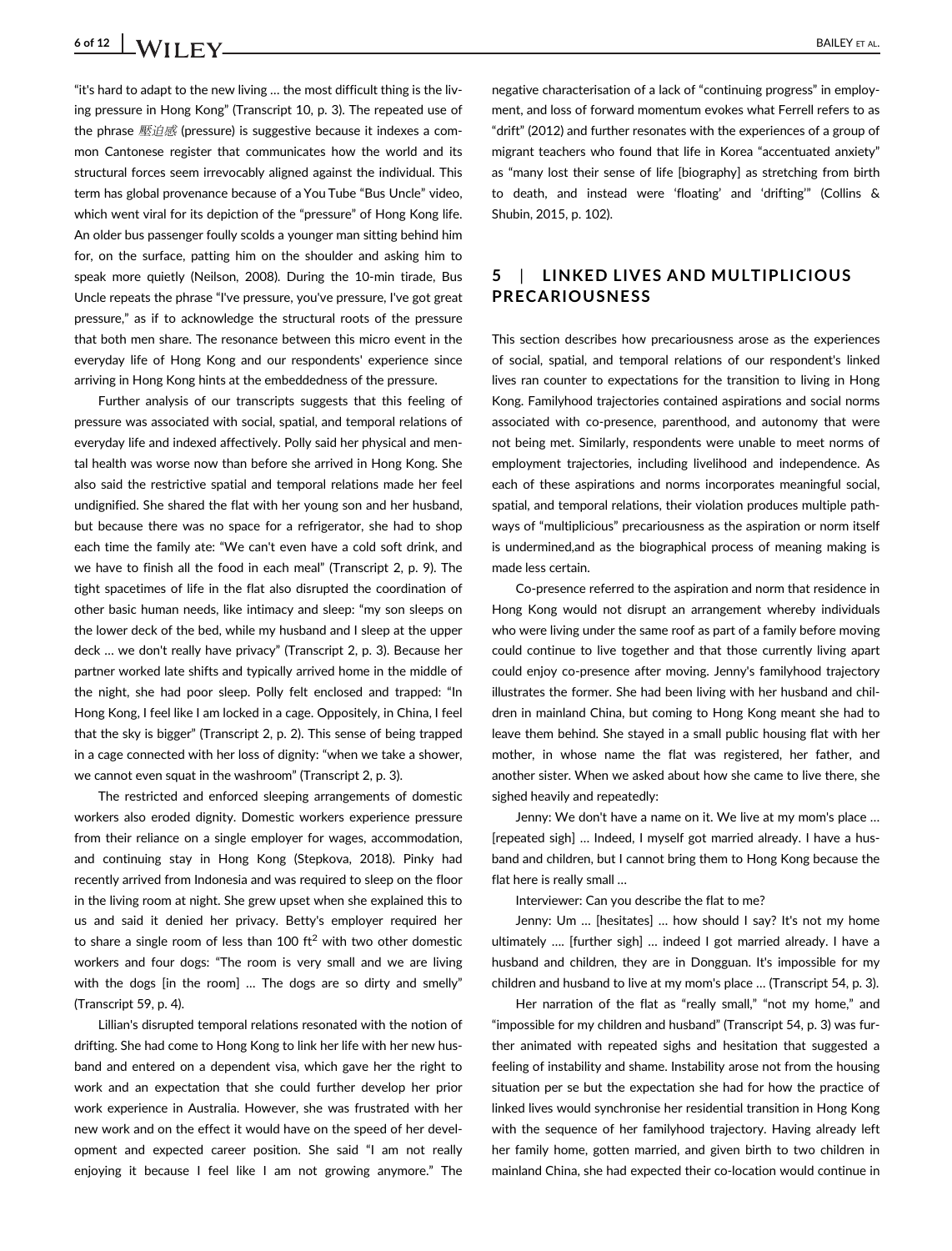Hong Kong. It had not. Her double emphasis on "got married already [emphasis added]" is significant (Transcript 54, p. 3). Jenny's biography includes an aspiration that the event of getting married is synchronised with moving to her own home. That she is "married already," but again re-linking her life with her mother, father, and sister suggests her residential transition in Hong Kong has caused a step back and delay in her familyhood trajectory. Her phrase "we don't have a name on it" combined with the phrase "cannot bring them to Hong Kong" (Transcript 54, pp. 2–3) also implies that precariousness emerges from the reality that de-linking, re-linking, and coordinating family transitions had broken social conventions. Jenny, like many adults in split families, had expected migration to lead to a residential transition that enabled familyhood but, in reality, has been constrained by the cost of housing and socio-legality (Bryceson & Vuorela, 2002).

Precariousness also arose from the intersection of employment and familyhood trajectories in everyday life. Richard connected his feelings of "pressure" with norms of parenthood and livelihood in Hong Kong, saying "I think to be successful here, I need to work hard" (Transcript 55, p. 5). However, his specific concept of Ngaat Bik Gam referred to the structural uncertainty that he could continue to earn and save money to contribute to his children's development so, as he said "they could be better off" than he was. He worked 60 h a week but with no contract. His commute was long and cost him more than the amount he was able to save each month. Moreover, he projected this present precariousness forward, citing the uncertainty that his work would continue, and thereby further undermining his expectations for delivering norms of parenthood and livelihood.

Lillian also faced a multiplicious precariousness, arising both from the intersection of her familyhood and employment trajectory in Hong Kong and from the relative speed of her transition experience in comparison with that of her husband's. Feeling a sense of drift, her precariousness is deepened by the breaking of her biographical expectation that spatial mobility is a life course event that can secure opportunity and leverage social mobility from spatial mobility. Furthermore, the connections between drift and precariousness also intersect with her familyhood trajectory. That is, she spoke not only of co-location with her spouse but also with children they planned to raise. Like Richard, the unfolding nature of life course trajectories ensured that precariousness was played forward, in Lillian's case as uncertainty about livelihood in Hong Kong for this shared future and, should another life course migration event be undertaken, further uncertainty in making a transition back in Australia. She also encountered unexpected and disruptive gendered social relations as a "trailing spouse" who had fallen behind her husband's own career growth in Hong Kong (McCollum, 1990).

We also saw how the residential transition in Hong Kong carried expectations of greater independence and autonomy and, as such, intersected with trajectories of familyhood, social fields, and employment. Carman had left Taiwan to be independent by de-linking her life from her parents. While her parents had disapproved of her choices in Taiwan, she now sought to "receive their recognition" by building her own autonomy and "bring glory to her parents" (Transcript 60, p. 4). She told us she was already working and able to remit \$1,000 Hong Kong Dollars (approximately US\$125) to her parents each month. Yet, her expectations for making friends were frustrated. She worked long hours, felt isolated, and said "I don't really have friends here… I don't have a personal life" (Transcript 60, p. 5). When we asked if she felt secure in Hong Kong, she retorted: "No! Living in Hong Kong is like … living for survival. It's not really "life'" (Transcript 60, p. 7).

Ben and Lara both told us that, as parents, their familyhood trajectory imagined greater autonomy for their daughter. However, the social and spatial relations of their linked life in Hong Kong were unexpected and did not offer this autonomy. They felt, like Polly, caged. Ben's need to work informally meant he tried to be invisible in the community. His wife, too, felt like she was under public surveillance. We witnessed this when she accepted our invitation for an interview at a nearby Cha Chaan Teng cafe, located about 15-min walk away from her room in the Tong Lau. During the walk from her flat to the cafe, her young daughter appeared very excited about the outside environment of To Kwa Wan. She pointed everywhere at the high rises, buildings, stores, and traffic. It seemed that she rarely went out. When we asked Lara about, this later she confirmed they mostly stayed in the room because of fear of being arrested for living in a subdivided unit that had been illegally created by the Tong Lau owner. Here, multiplicious precariousness arises through intersections between deportability, social isolation, and the disruption of synchronisations between familyhood trajectory and residential transition.

### 6 | BELONGING AND PRECARIOUSNESS

This section explores how precariousness is reproduced by trajectories of belonging. Our respondents talked freely and at some length about belonging, often in response to our prompt about what "home" meant for them. Their responses revealed clear but diverse ideas about expectations of the social, spatial, and temporal aspects of belonging (see Guarnizo, 1997). They differentiated two types of social relations, one referring to familyhood and another referring to rights and nationality. Spatial relations of belonging referenced a physical and territorial basis, a networked and transnational/cross-border modality and a de-territorialised modality. Temporal relations included the imminence of obtaining a certain sense of belonging, the structure of the pathway to belonging, namely, the ordered progression of belonging, and the expected permanence/temporariness of belonging.

When we asked Wendy, a domestic worker from Indonesia, if she felt Hong Kong was her home, she replied affirmatively. She then quickly clarified that "I make home in Indonesia [emphasis added]" (Transcript 63, p. 3). Indonesia, she told us, was her "home home" (Transcript 63, p. 3). Such graduated belonging was common among our respondents and drew our attention to how the underlying social, spatial, and temporal relations of belonging are associated with subjectivity. For Wendy, belonging means (living with) family. Since being in Hong Kong, she had been meeting this social expectation of familyhood by remitting three quarters of her salary and keeping daily contact with her daughter. Her spatial expectation of belonging means co-presence with her family in Indonesia, her home home. Her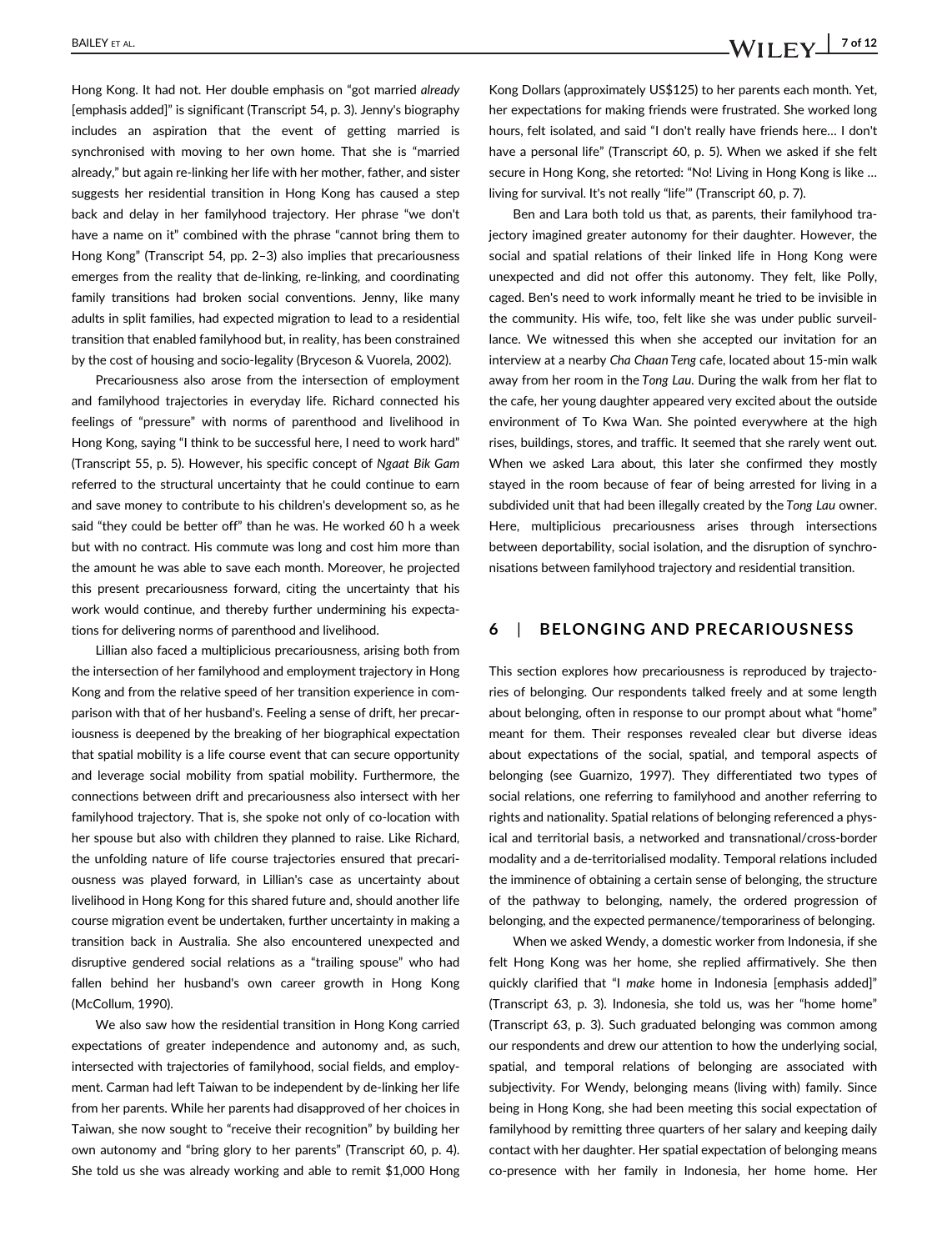## 8 of 12 | **WIIFV** BAILEY ET AL.

expectation of temporal imminence, of being confident of returning to Indonesia once her work in Hong Kong is complete, had thus far not been undermined (but see Constable, 1999); that is, for now, encounters with insecurity in her daily life were deflected through graduated belonging involving feeling at home in Hong Kong while pursuing a trajectory of home home in Indonesia. As a sojourner, Wendy's example raises questions about how she has purposefully aligned the cumulative causation of being embedded in transnational networks, paradoxically enabled by her limited legal status in Hong Kong, with her own aspiration and subjectivity.

Mary, one of the domestic workers who reported a loss of dignity since coming to Hong Kong, sought to re-claim this dignity through her trajectory of belonging. Like Wendy, she expected to return to live with her family at a later date and continued to remit and support them emotionally. When we asked about her education in the Philippines, she volunteered a rich account of why she had quit college after her first year, as she was expected to work to pay for her family's debt, and this obligation eventually led her to Hong Kong and to remit. This biography conveyed sacrifice, authority, pride, and confidence in the social, spatial, and temporal relations supporting her sojourning in Hong Kong and imminent return and co-presence. She exclaimed, "My family has a financial problem. I am the one who earns money to help them [emphasis added]" (Transcript 64, p. 2). Her pride ("I am the one"), set against her living conditions described above, calls to mind Buhler's (2014) research on home making in South Africa.

We also found that precariousness among so-called settler migrants was influenced by cumulative understandings of the social, spatial, and temporal aspects of belonging. However, rather than following geometric and linear pathways to assimilation and settlement, respondents offset different idealised relations as they coordinated belonging with other life course trajectories, including familyhood and employment. In the case of Jim, this seemed to mitigate his precariousness. Jim is from mainland China, holds a one-way permit, lives with his wife, son, and father-in-law in a 100-ft<sup>2</sup> room, and is unemployed. He affirms subjectivity through a clear sense of belonging that prioritises living with family. Thus, he came to Hong Kong, even though he had no paid work, and reversed traditional husband–wife roles in order to meet his expectation of co-presence. He makes sense of his non-traditional role by seeing it biographically as a temporary means to an end of familyhood co-presence. But this "offsetting" strategy is embedded in and reproduces his cross-border spatial relations, as he continues to link his life with his parents in mainland China from whom he receives reverse remittances. To further embed this relationship, he visits them frequently, practising a form of circulation migration that illustrates "permanence through temporariness" (Tsuda, 1999, p. 711). His belonging trajectory affirms subjectivity in the presence of cumulative investments in his embedded longdistance social networks and enabling legal provisions, in this case, the spatial flexibility of his two-way permit.

For other respondents, their short time in Hong Kong had undermined expectations of belonging and reinforced precarity. Disruptions in linking her life with her boyfriend had subjected Japanese-born Annie to a feeling of being isolated, which was being further intensified by biography. Belonging for Annie was rooted in nationality and territory and the resources they bring, including linguistic and social capital. She had accumulated this aspiration from reflections on her own childhood where she had repeated experiences of moving within Japan. She said she always enjoyed living in new places, feeling able to meet new friends, and had acquired some spatial and temporal expectation of belonging as "temporarily permanent." However, since coming to Hong Kong, her aspirations for building family, including raising as yet unborn children, by living together and following her biographical pursuit of temporary permanentness within a nationality based rights space had been dashed. In Hong Kong, she experiences linguistic and social barriers to building family. This makes squaring the circle of social, spatial, and temporal relations fraught, both because her biography can be no guide to the next move, and because she knows that choosing either her own national homeland or her husband's will leave one of them lacking in linguistic and social capital. Her precariousness is reproduced by how her transition in Hong Kong is transforming her belonging into a form of permanent temporariness, shot through with social and ontological uncertainty.

Our final example illustrates how constraints in pursuing trajectories of belonging reproduce precariousness. Ben expressed his expectations for belonging biographically using vivid detail from his life in Viet Nam:

> Ben: You see the cops [in Vietnam], they take many things [from others]; they take the money from the people without any reasons … even from the old people. The old people are very poor. Every day they sell small apples on their heads under the sun from early morning and [they] come back very late … every month, they need to pay to the cops. Even me and my family, we also need to pay (Transcript 53, p. 9).

For Ben, belonging idealises the social relation of an absence of corruption and idealises non-punitive temporal relations. He abhors the constant (structural) corruption ("every month") that transcends time of day (from early morning … [to] very late") and age ("even from the old people"). Police oppression even works through banal everyday temporalities, as he notes the exploitation inherent in "selling apples … under the sun from early morning." He aspires to belong to a place that does not de-motivate hard work or de-couple investments in time ("every day they sell small apples") from rewards ("every month, they need to pay").

These expectations are strangers in Ben's linked and enclosed life in Hong Kong. With his short time in Hong Kong introducing new constraints, Ben sought to shift the trajectory of belonging through a simple but profound act. He always referred to his living arrangement as his "room" (Transcript 53, pp. 3–8) and never used "home" to refer to this living situation or to life in Hong Kong. By refusing existing labels and having "the final word" on the taken-for-granted topic of belonging, he attempts what Nielsen (2008, p. 273) calls "an act of citizenship." But in seeking to affirm subjectivity by presenting an ambiguous concept of belonging based on a spatial relation of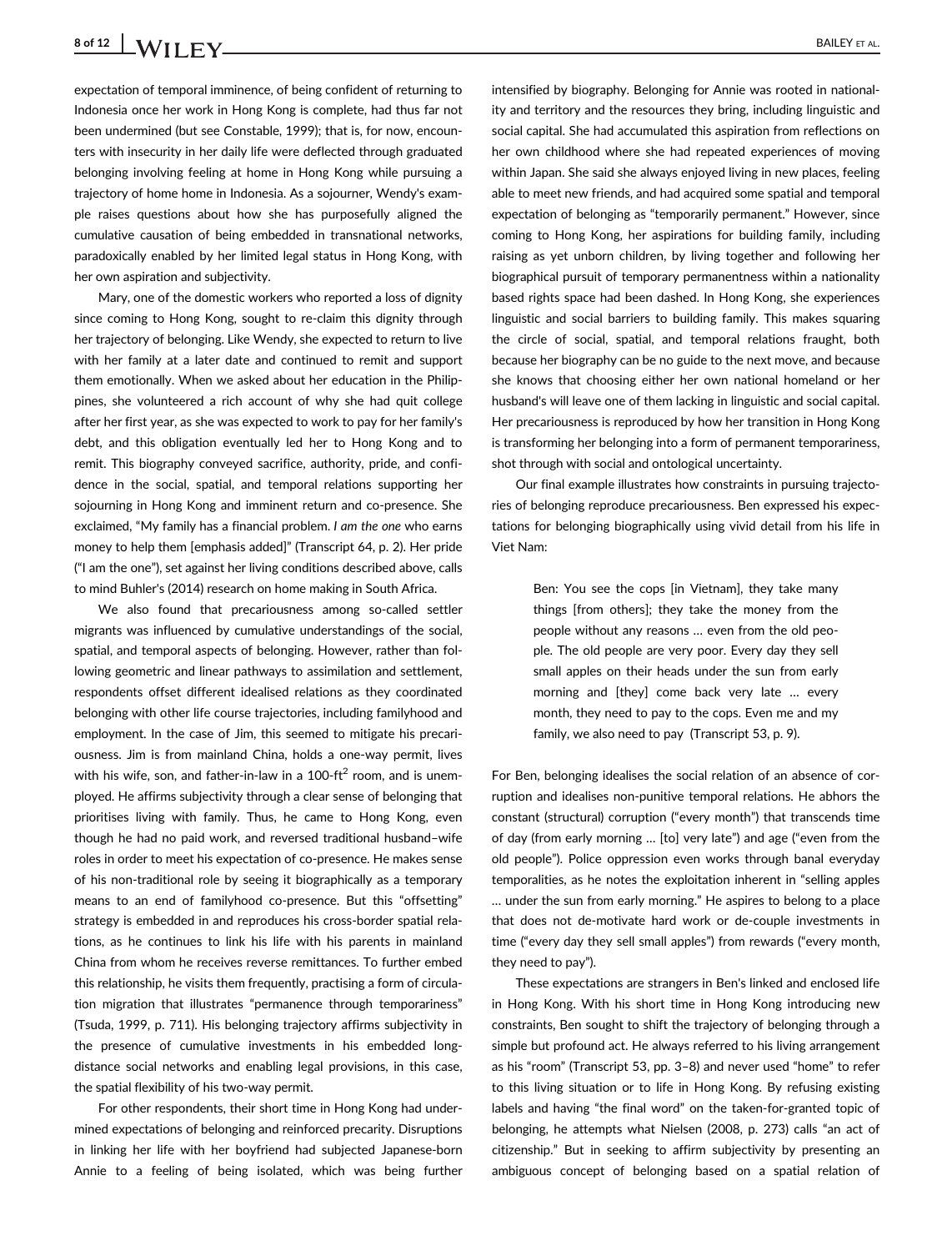de-territorialisation, he opens himself up to not having what his wife called "the most important thing for migrants … an approved nationality" (Transcript 21, p. 8). Just before the conclusion of our research project, we were told that Ben had been picked up in a police raid. He was deported within days. His wife and daughter were deported shortly thereafter.

### 7 | DISCUSSION AND CONCLUSION

Our paper has deepened understanding of connections between migration and precarity by illustrating how the linked lives of newcomer migrants mutually constitute multiplicious precarities. Encountered in the specific domains of housing, employment, social life, and socio-legality, newly arrived migrants experienced precariousness as a generalised feeling of pressure and disrupted and de-stabilising spacetimes. Transitioning to life in Hong Kong, precariousness arose as the expectations of linked lives were undermined by social, spatial, and temporal relations arising from intersections between trajectories of familyhood, work, and belonging. We also found evidence that trajectories of belonging variously deflected and reproduced precarity.

The specifics of our research design contextualise these findings. Respondents were preselected on the basis of legal status, and our analysis did not cover the experiences of precarity of other groups of migrants, including professional/skilled migrants, student migrants, returnees, retirees, and so forth. The cross-sectional design did not allow consideration of how subjectivity or biography changes through time. However, these specifics do not undermine the general argument that precariousness is connected to migration through linked lives, and we close by considering the theoretical and policy implications of this conceptualisation.

The results extend accounts of the diverse pathways to and multiplicious nature of precariousness among migrants. This includes the significance of social and cultural dimensions, including familyhood and belonging, in addition to work and social legality. Tracing how precariousness and linked lives constitute one another further suggests that precariousness is "the norm – or an aspect of what we have been calling the common – and not the exception" (Neilson & Rossiter, 2008, p. 68). It shifts attention away from a "paradigmatic precarious subject" (Lewis et al., 2015, p. 584) and onto precariousness as an existing and consequential aspect of the unfolding social life of migrants. This unsettles the category of "migrant precarity," which privileges the narrow epistemology of migration as event or time-limited exposure and which skews policy towards managing the migration event or exposure.

Indeed, the findings carry implications for social policy that involves migration. These implications concern both the focus of policy and, more widely, the process of policy. In conceptual terms, our findings point to precarities and insecurities among migrants that span material (including exploitative housing and work conditions), symbolic (including discrimination), and affective (including a lack dignity) experiences. Often articulated as pressured spacetimes, we argue this multiplicious precariousness is associated with disruptions in the

social, spatial, and temporal relations of daily life. It therefore follows that policy looking to reduce insecurity and precariousness among migrants should focus on minimising these disruptions.

Crucially, the biographical embeddedness of precariousness suggests migrants, and not detached analysts or policymakers, are at least equally positioned in guiding how such policy might be developed. Indeed, our own findings have been co-produced with the input of the steering group, which included a newcomer migrant. In discussing potential policy interventions, we therefore draw on the precepts of participatory action research. In Hong Kong, we saw how respondents deflected precariousness in situations where they had access to, and co-created, resourceful spacetimes. For example, the Initiative Programme of Pop Leung Kuk Madam Chan Wai Chow Memorial School (in To Kwa Wan) provides a 6-month full-time education for 400 children of newly arrived migrants in the period before they enrol in local "mainstream" schools. With an embedded social worker, the programme also includes migrant parents. By supporting children with language and pedagogic strategies, and their parents with material and emotional resources, this holistic programme addresses the multiplicious and intersectional nature of precariousness across familyhood, work, and housing. Conversely, we believe interventions in enabling resourceful spacetimes can address those situations where we witnessed more pressured spacetimes. For example, a network of locally based and migrantenabled vocational training centres could teach basic Cantonese conversation, menu reading, skills in establishing businesses, and exposure to Hong Kong working culture to empower and network migrants; facilitate transnational relationships necessary for familyhood; build mutual communication and understanding with local residents; and restore autonomy and dignity. More rigorous enforcement of legal protections (for example, concerning landlord–tenant rights, labour rights, and health care rights) would immediately improve material conditions and restore the integrity of the legal system in migrants' minds.

While these focused interventions are specific to Hong Kong, the broader point about a more participatory process resonates with international thinking on the significance of holistic and long-term measures to counter precarity, including among migrants. For example, the United Nations New Urban Agenda emphasises respects for human rights, reducing risk, increasing equity (gender and age) and addressing worsening urban inequalities as ways to build resilience and lend dignity (United Nations, 2016). As Cirolia et al. (2016, p. 17) note, such social policy should consider "a complex set of interlinking imperatives that drastically depart from the modernist obsessions with order and legibility and embrace a more iterative, flexible, and holistic development process."

#### ACKNOWLEDGEMENTS

This research is partly funded by the Hong Kong Research Grant Council, grant award number 12646816. We thank members of our research team for their contributions to this project: Lance Thomas, Grace Yeung, Kelvin Ho, Tian Law, and Suresh Neupane. The authors alone are responsible for the contents and any errors within. We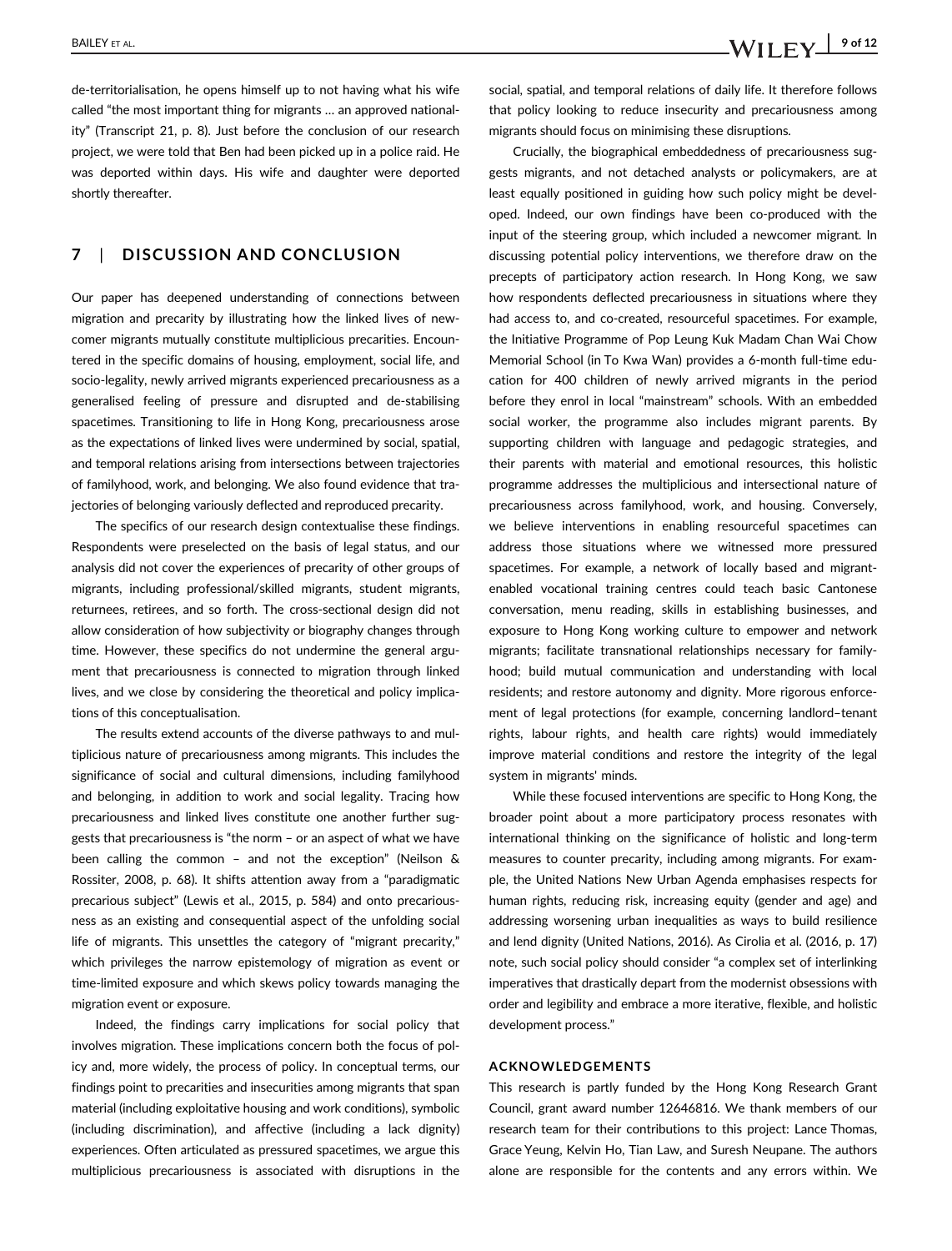## 10 of 12  $\big|$  **A/II**  $\Gamma$  **V** BAILEY ET AL.

gratefully acknowledge our respondents for their time, insights, and trust. We appreciate the highly generative comments from the reviewers and editor on a previous draft.

#### CONFLICT OF INTEREST

No potential conflict of interest was reported by the authors.

### ORCID

Adrian J. Bailey https://orcid.org/0000-0002-2916-3570

Rainbow Wing Yan Ng D https://orcid.org/0000-0001-8881-3150

### **REFERENCES**

- Amich, C. (2014). From precarity to planetarity: Cecilia vicuña's kon kon. The Global South, 7(2), 134–152. https://doi.org/10.2979/globalsouth. 7.2.134
- Anderson, B. (2010). Migration, immigration controls, and the fashioning of precarious workers. Work Employment and Society, 24(2), 300–317. https://doi.org/10.1177/0950017010362141
- Andrucki, M. J., & Dahlstein, J. (2014). Rethinking centers and margins in geography: bodies, life course, and the performance of transnational space. Annals of the Association of American Geographers, 105(1), 203–218. https://doi.org/10.1080/00045608. 2014.962967
- Anthias, F. (2002). Where do I belong? Narrating collective identity and translocational positionality. Ethnicities, 2(4), 491–514. https://doi. org/10.1177/14687968020020040301
- Bailey, A. J. (2009). Population geography: Lifecourse matters. Progress in Human Geography, 33(3), 407–418. https://doi.org/10.1177/ 0309132508096355
- Bailey A.J., De Beer, S., & Hankins, K. (2018). Dwelling as just faith: Migrant housing, precarity nexus, and the activities of faith-based organizations in Tshwane and Atlanta. In De Beer, S (Ed) Just Faith: Glocal Responses to Planetary Urbanization. Pretoria: AOSIS Publishers, Theology & Society Series Volume 3, pages 189–221.
- Bailey, A. J., Drbohlav, D., & Salukvadze, J. (2018). Migration and pastoral power through life course: Evidence from Georgia. Geoforum, 91, 97–107. https://doi.org/10.1016/j.geoforum.2018.02.023
- Bailey, A. J., Wright, R. A., Mountz, A., & Miyares, I. M. (2002). (Re)producing Salvadoran transnational geographies. Annuals of the Association of American Geographers, 92(1), 125–144. https://doi.org/10.1111/ 1467-8306.00283
- Bhabha, J. (2002). Belonging in Europe: Citizenship and post-national rights. International Social Science Journal, 51(159), 11–23. https://doi. org/10.1111/1468-2451.00173
- Bryceson, D., & Vuorela, U. (Eds.) (2002). The transnational family: New European frontiers and global networks. Oxford: Berg.
- Buhler, A. J. (2014). Smiling in the face of precarity: Housing and eviction in Hangberg, South Africa. [Doctoral Dissertation, University of Cape Town]. Open UCT. https://open.uct.ac.za/bitstream/handle/11427/ 6797/thesis\_hum\_2014\_buhler\_aj.pdf?sequence=1&isAllowed=y
- Butler, J. (2004). Precarious Life: The Powers of Mourning and Violence. New York: Verso.
- Butler, J. (2012). Precarious life, vulnerability, and the ethics of cohabitation. The Journal of Speculative Philosophy, 26(2), 134–151. https://doi. org/10.5325/jspecphil.26.2.0134
- Census and Statistics Department (CSD). (2017). Hong Kong Poverty Situation Report 2017. The Government of the Hong Kong Special Administrative Region. https://www.povertyrelief.gov.hk/eng/pdf/ Hong Kong Poverty Situation Report 2017(2018.11.19).pdf
- Chacko, E., & Price, M. (2020). (Un) settled sojourners in cities: The scalar and temporal dimensions of migrant precarity. Journal of Ethnic and

Migration Studies, 0(0), 1–20. https://doi.org/10.1080/1369183X. 2020.1731060

- Cirolia, L. R., Gorgens, T., van Donk, M., Smit, W., & Drimie, S. (Eds.) (2016). Upgrading informal settlements in South Africa. Cape Town: UCT Press.
- Collins, F. L. (2018). Desire as a theory for migration studies: Temporality, assemblage and becoming in the narratives of migrants. Journal of Ethnic and Migration Studies, 44(6), 964–980. https://doi.org/10.1080/ 1369183X.2017.1384147
- Collins, F. L., & Shubin, S. (2015). Migrant times beyond the life course: The temporalities of foreign English teachers in South Korea. Geoforum, 62, 96–104. https://doi.org/10.1016/j.geoforum.2015. 04.002
- Constable, N. (1999). At home but not at home: Filipina narratives of ambivalent returns. Cultural Anthropology, 14(2), 203–228. https://doi. org/10.1525/can.1999.14.2.203
- Coulter, R., Ham, M. V., & Findlay, A. M. (2016). Re-thinking residential mobility: Linking lives through time and space. Progress in Human Geography, 40(3), 352–374. https://doi.org/10.1177/ 0309132515575417
- Cruz-Del Rosario, T., & Rigg, J. (2019). Living in an age of precarity in 21st century Asia. Journal of Contemporary Asia, 49(4), 517–527. https:// doi.org/10.1080/00472336.2019.1581832
- De Genova, N. (2004). The legal production of Mexican/migrant "illegality". Latino Studies, 2(2), 160–185. https://doi.org/10.1057/palgrave.lst. 8600085
- De Moor, J. (2016). Practicing openness: Investigating the role of everyday decision making in the production of squatted space. International Journal of Urban and Regional Research, 40(2), 410–424. https://doi. org/10.1111/1468-2427.12305
- Dolan, P. (2010). Space, time and the constitution of subjectivity: Comparing Elias and Foucault. Foucault Studies, 8, 8–27. https://doi. org/10.22439/fs.v0i8.2938
- Elder, G. H. (1994). Time, human agency, and social change: Perspectives on the life course. Social Psychology Quarterly, 57(1), 4–15. https://doi. org/10.2307/2786971
- Elder, G. H., Johnson, M. K., & Crosnoe, R. (2003). The emergence and development of life course theory. In J. T. Mortimer, & M. J. Shanahan (Eds.), Handbook of the life course (pp. 3–19). New York: Kluwer Academic/Plenum Publishing.
- Eleveld, A. (2012). The role of rhetoric and affect in policy changes: The case of Dutch life course policy. Critical Policy Studies, 6(3), 282–303. https://doi.org/10.1080/19460171.2012.717783
- Ettlinger, N. (2007). Precarity unbound. Alternatives, 32(3), 319–340. https://doi.org/10.1177/030437540703200303
- Ferrell, J. (2012). Anarchy, geography and drift. Antipode, 44(5), 1687–1704. https://doi.org/10.1111/j.1467-8330.2012.01032.x
- Findlay, A., McCollum, D., Coulter, R., & Gayle, V. (2015). New mobilities across the life course: A framework for analysing demographically linked drivers of migration. Population, Space and Place, 21(4), 390–402. https://doi.org/10.1002/psp.1956
- George, L. K. (1996). Missing links: The case for a social psychology of the life course. The Gerontologist, 36(2), 248–255. https://doi.org/10. 1093/geront/36.2.248
- Gibney, M. (2009). Precarious Residents: Migration Control, Membership and the Rights of Non-Citizens. United Nations Development Programme. Retrieved 23/7/2020 from. https://pdfs.semanticscholar.org/3936/ d24a91b3c186e57acdcc3331bb04d5366e89.pdf?\_ga=2.64286764. 2090248721.1595473255-767938219.1595473255
- Goldring, L., & Landolt, P. (2011). Caught in the work-citizenship matrix: The lasting effects of precarious legal status on work for Toronto immigrants. Globalizations, 8(3), 325–341. https://doi.org/10.1080/ 14747731.2011.576850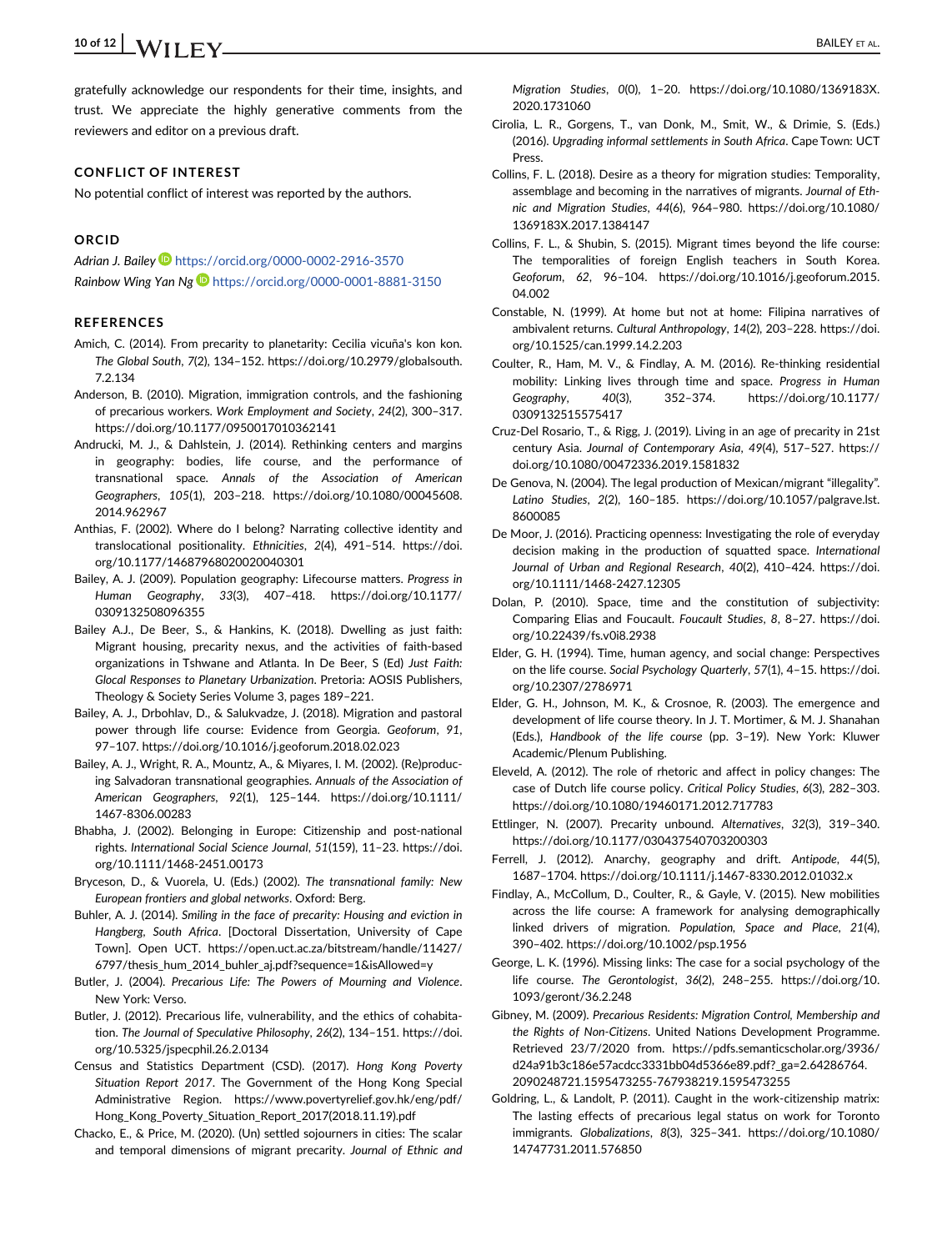- Grange, A. L. (2010). Privatizing public housing in the welfare regime of a tiger economy: A case study of Hong Kong. Housing, Theory and Society, 16(1), 17–30. https://doi.org/10.1080/14036099950150062
- Guarnizo, L. E. (1997). The emergence of a transnational social formation and the mirage of return migration among Dominican transmigrants. Identities Global Studies in Culture and Power, 4(2), 281–322. https:// doi.org/10.1080/1070289X.1997.9962591
- Hardgrove, A., Rootham, E., & McDowell, L. (2015). Possible selves in a precarious labour market: Youth, imagined futures, and transitions to work in the UK. Geoforum, 60, 163–171. https://doi.org/10.1016/j. geoforum.2015.01.014
- Harker, C. (2012). Precariousness, precarity and family: Notes from Palestine. Environment and Planning a, 44(4), 849–865. https://doi.org/ 10.1068/a4478
- Harney, N. (2013). Precarity, affect and problem solving with mobile phones by asylum seekers, refugees and migrants in Naples, Italy. Journal of Refugee Studies, 26(4), 541–557. https://doi.org/10.1093/ irs/fet017
- Hong Kong Housing Authority (HA). (2017). Retrieved 22/7/2020 from https://www.housingauthority.gov.hk/en/about-us/news-centre/ speeches/20170626.html
- Hörschelmann, K. (2011). Theorising life transitions: Geographical perspectives. Area, 43(4), 378–383. https://doi.org/10.1111/j.1475-4762. 2011.01056.x
- Jarvis, H. (1999). The tangled webs we weave: Household strategies to coordinate home and work. Work, Employment and Society, 13(2), 225–247. https://doi.org/10.1177/09500179922117926
- Jarvis, H. (2005). Moving to London time: household co-ordination and the infrastructure of everyday life. Time and Society, 14(1), 133–154. https://doi.org/10.1177/0961463X05050302
- Jordan, L. P., DeVerteuil, G., Kandt, J., Manley, D., & Wu, Q. (2017). On the edge: changing geographies of the global city precariat in London and Hong Kong. Urban Geography, 38(10), 1459–1478. https://doi.org/10. 1080/02723638.2016.1258205
- Kennett, P., & Mizuuchi, T. (2010). Homelessness, housing insecurity and social exclusion in China, Hong Kong, and Japan. City, Culture and Society, 1(3), 111–118. https://doi.org/10.1016/j.ccs.2010.09.002
- Kobayashi, A., & Deng, X. (2019). An agenda for newcomer health care research in Canada. In K. B. Newbold, & K. Wilson (Eds.), A Research Agenda for Migration and Health. Edward Elgar Publishing.
- Ladegaard, H. J. (2016). The Discourse of Powerlessness and Repression: Life Stories of Domestic Migrant Workers in Hong Kong. Taylor & Francis.
- Law, K. Y., & Lee, K. M. (2006). Citizenship, economy, and social exclusion of mainland Chinese immigrants in Hong Kong. Journal of Contemporary Asia, 36(2), 217–242. https://doi.org/10.1080/ 00472330680000131
- Lewis, H., Dwyer, P., Hodkinson, S., & Waite, L. (2015). Hyper-precarious lives: Migrants, work, and forced labour in the Global North. Progress in Human Geography, 39(5), 580–600. https://doi.org/10.1177/ 0309132514548303
- Mas Giralt, R., & Bailey, A. J. (2010). Transnational familyhood and the liquid life paths of South Americans in the UK. Global Networks, 3(10), 383–400. https://doi.org/10.1111/j.1471-0374.2010.00294.x
- Massey, D. S. (1986). The settlement process among Mexican migrants to the United States. American Sociological Review, 51(5), 670–684.
- McCollum, A. T. (1990). The Trauma of Moving: Psychological Issues for Women. Sage Publications, Inc.
- Mortimer, J. T., & Shanahan, M. J. (Eds.) (2007). Handbook of the Life Course. Springer Science & Business Media.
- Mulder, C. H., & Hooimeijer, P. (1999). Residential relocations in the life course. In L. van Wissen, & P. Dykstra (Eds.), Population Issues: An Interdisciplinary Focus (pp. 159–186). New York: Kluwer.
- Munoz, S. (2018). Urban precarity and home: There is no "right to the city". Annals of the American Association of Geographers, 108(2), 370–379. https://doi.org/10.1080/24694452.2017.1392284
- Näsström, S., & Kalm, S. (2015). A democratic critique of precarity. Global Discourse, 5(4), 556–573. https://doi.org/10.1080/23269995.2014. 992119
- Neilson, B., & Rossiter, N. (2008). Precarity as a political concept, or. Fordism as Exception. Theory, Culture & Society, 25(7–8), 51–72. https://doi.org/10.1177/0263276408097796
- Nielsen, G. M. (2008). Answerability with cosmopolitan intent: An ethicsbased politics for acts of urban citizenship. In E. F. Isin, & G. M. Nielsen (Eds.), Acts of Citizenship (pp. 266–286). London: Zed Books.
- O'Rand, A. M. (2009). Cumulative processes in the life course. In G. H. Elder, Jr., & J. Z. Giele (Eds.), The Craft of Life Course Research (pp. 121–140). The Guilford Press.
- Ou, D., & Pong, S. L. (2013). Human capital and the economic assimilation of recent immigrants in Hong Kong. Journal of International Migration and Integration, 14(4), 689–710. https://doi.org/10.1007/s12134- 012-0262-4
- Paret, M., & Gleeson, S. (2016). Precarity and agency through a migration lens. Citizenship Studies, 20(3–4), 277–294. https://doi.org/10.1080/ 13621025.2016.1158356
- Piper, N., & Lee, S. (2016). Marriage migration, migrant precarity, and social reproduction in Asia: An overview. Critical Asian Studies, 48(4), 473–493. https://doi.org/10.1080/14672715.2016.1226598
- Ren, H. (2010). Neoliberalism and culture in China and Hong Kong: The countdown of time. New York: Routledge.
- Rodgers, G., & Rodgers, J. (Eds.) (1989). Precarious jobs in labour market regulation: The growth of atypical employment in Western Europe. Geneva: Brussels.
- Roy, A. (2015). What is urban about critical urban theory? Urban Geography, 37(6), 810–823. https://doi.org/10.1080/02723638.2015. 1105485
- Settersten, R. A. Jr. (2015). Relationships in time and the life course: The significance of linked lives. Research in Human Development, 12(3-4), 217–223. https://doi.org/10.1080/15427609.2015.1071944
- Shubin, S. (2015). Migration timespaces: a Heideggerian approach to understanding the mobile being of Eastern Europeans in Scotland. Transactions of the Institute of British Geographers, 40(3), 350–361. https://doi.org/10.1111/tran.12078
- Sigona, N. (2012). I have too much baggage': The impacts of legal status on the social worlds of irregular migrants. Social Anthropology, 20(1), 50–65. https://doi.org/10.1111/j.1469-8676.2011.00191.x
- Silvey, R., & Parreñas, R. (2019). Precarity chains: Cycles of domestic worker migration from Southeast Asia to the Middle East. Journal of Ethnic and Migration Studies, 46, 1–15. https://doi.org/10.1080/ 1369183X.2019.1592398
- Simone, A. (2011). The ineligible majority: Urbanizing the postcolony in Africa and Southeast Asia. Geoforum, 3(42), 266–270. https://doi.org/ 10.1016/j.geoforum.2011.03.011
- Siu, H. F. (2008). Positioning "Hong Kongers" and "new immigrants". In H. F. Siu, & A. S. Ku (Eds.), Hong Kong Mobile: Making a Global Population (pp. 117–147). Hong Kong: Hong Kong University Press.
- Society for Community Organization (SoCO). (2004). Research report on the situation of racial discrimination against new immigrants from mainland, 2001. Retrieved 5/4/2020 from www.soco.org.hk
- Society for Community Organization (SoCO). (2013). 2012–13, longwu banfang ji taofang yanjiubaogao [Report of cage homes, sub-divided flats and suite rooms]. Retrieved 24/4/2018 from www.soco.org.hk
- Society for Community Organization (SoCO). (2017). New Immigrants Project. Retrieved 4/5/2020 from https://soco.org.hk/en/ projecthome/new-immigrants/?lang=en
- Standing, G. (2011). The Precariat: The New Dangerous Class. London and New York: Bloomsbury Academic.
- Stepkova, V. (2018). Production of Legal Status Among Hong Kong-Based Domestic Workers from Bangladesh. PhD Dissertation. Hong Kong: Department of Geography, Hong Kong Baptist University.